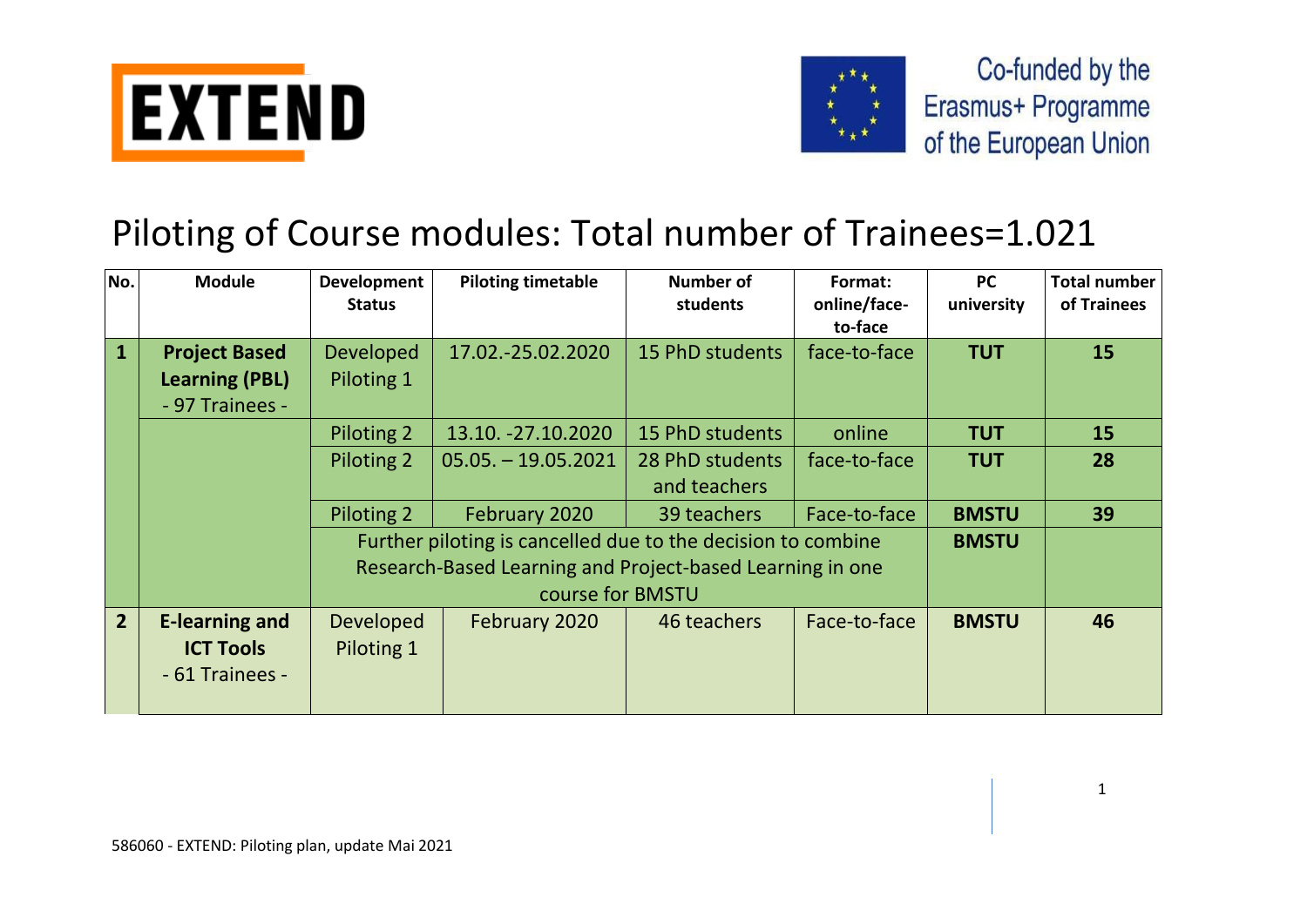



|                         |                                                                                                                 | Piloting 2              | <b>March 2021</b>                  | 15 teachers<br>internal                                    | Face-to-face | <b>BMSTU</b> | 15 |
|-------------------------|-----------------------------------------------------------------------------------------------------------------|-------------------------|------------------------------------|------------------------------------------------------------|--------------|--------------|----|
|                         |                                                                                                                 | Piloting 2              | May 2021                           | 20 PhD students<br>and teachers<br>external                | On-line      | <b>BMSTU</b> | 20 |
|                         |                                                                                                                 | Piloting 2              | May 2021                           | 20 PhD students<br>internal                                | Face-to-face | <b>BMSTU</b> | 20 |
| $\overline{\mathbf{3}}$ | <b>Foreign</b><br>Languages for<br><b>Engineering +</b><br><b>Academic</b><br><b>Writing</b><br>- 70 Trainees - | Developed<br>Piloting 1 | October 2019-<br><b>March 2020</b> | 20 (19 teachers<br>internal, 1<br>PhD student<br>internal) | Face-to-face | <b>NMSTU</b> | 20 |
|                         |                                                                                                                 | Piloting 2              | $October -$<br>December 2020       | 20 (19 teachers<br>internal, 1<br>PhD student<br>internal) | Face-to-face | <b>NMSTU</b> | 20 |
|                         |                                                                                                                 | Piloting 2              | October 2020 -<br>May 2021         | 30 teachers and<br>PhD students                            | Online       | <b>NMSTU</b> | 30 |
| 4a                      | <b>Research Based</b><br>Learning (2)                                                                           | Developed<br>Piloting 1 | February - March<br>2020           | 25                                                         | Face-to-face | <b>KSU</b>   | 25 |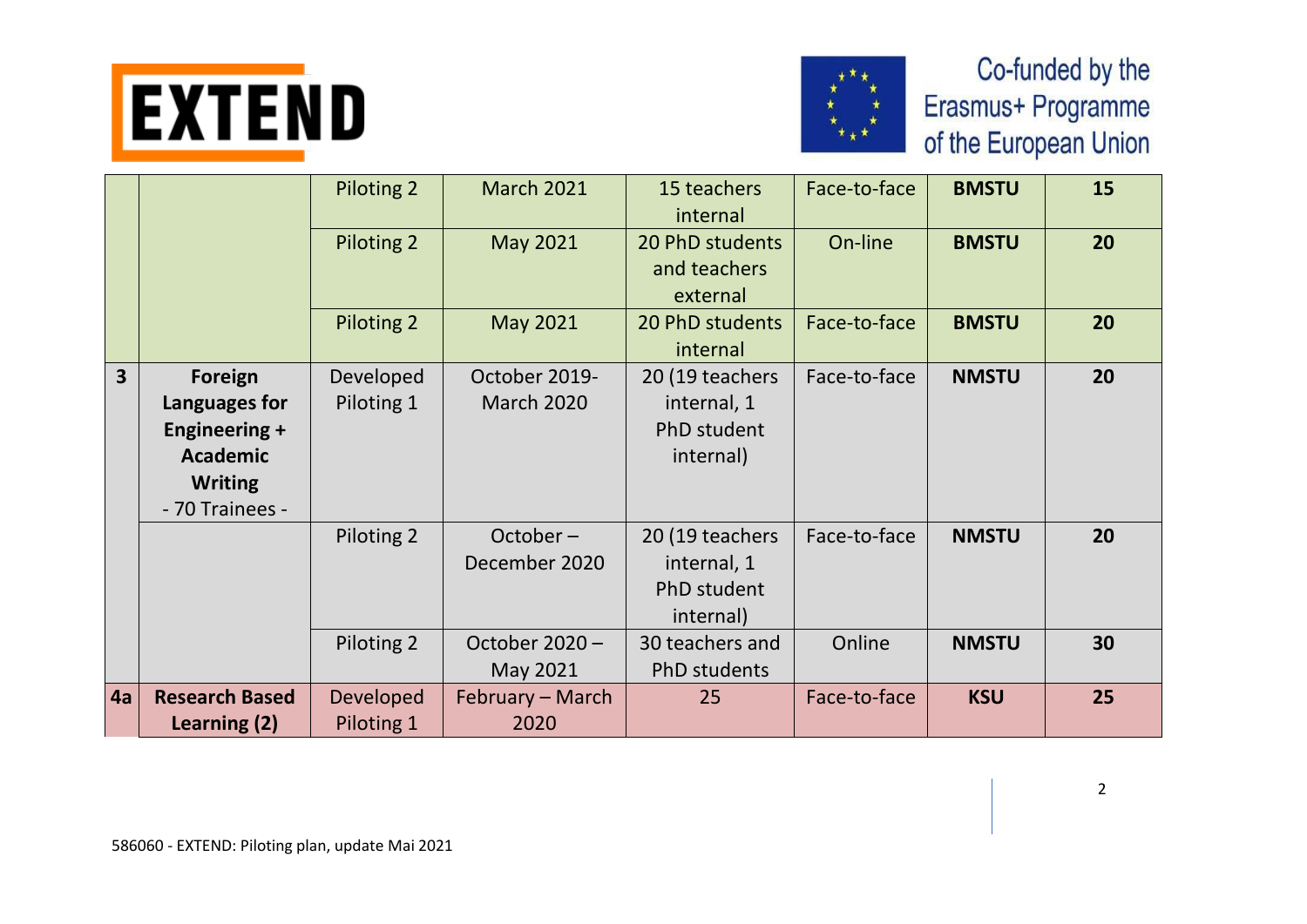



|                | 62 Trainees -<br>$\blacksquare$                          |                                |                                                             | Master, PhD<br>students and<br>teachers                |              |              |    |
|----------------|----------------------------------------------------------|--------------------------------|-------------------------------------------------------------|--------------------------------------------------------|--------------|--------------|----|
|                |                                                          | Piloting 2                     | from 12/02/2021<br>to 20/02/2020                            | 25<br>Master, PhD<br>students and<br>teachers internal | Face to face | <b>KSU</b>   | 25 |
|                |                                                          | Piloting 2                     | from 2 weeks of<br>May 2021                                 | 12<br>Master, PhD<br>students and<br>teachers          | Online       | <b>KSU</b>   | 12 |
| 4 <sub>b</sub> | <b>Research Based</b><br>Learning (1)<br>- 50 Trainees - | <b>Developed</b><br>Piloting 1 | February-March<br>2020<br>Postponed to<br><b>March 2021</b> | 15 teachers<br>internal                                | Face-to-face | <b>BMSTU</b> | 15 |
|                |                                                          |                                | February-March<br>2020<br>Postponed to May<br>2021          | 15 PhD students<br>internal                            | Face-to-fae  | <b>BMSTU</b> | 15 |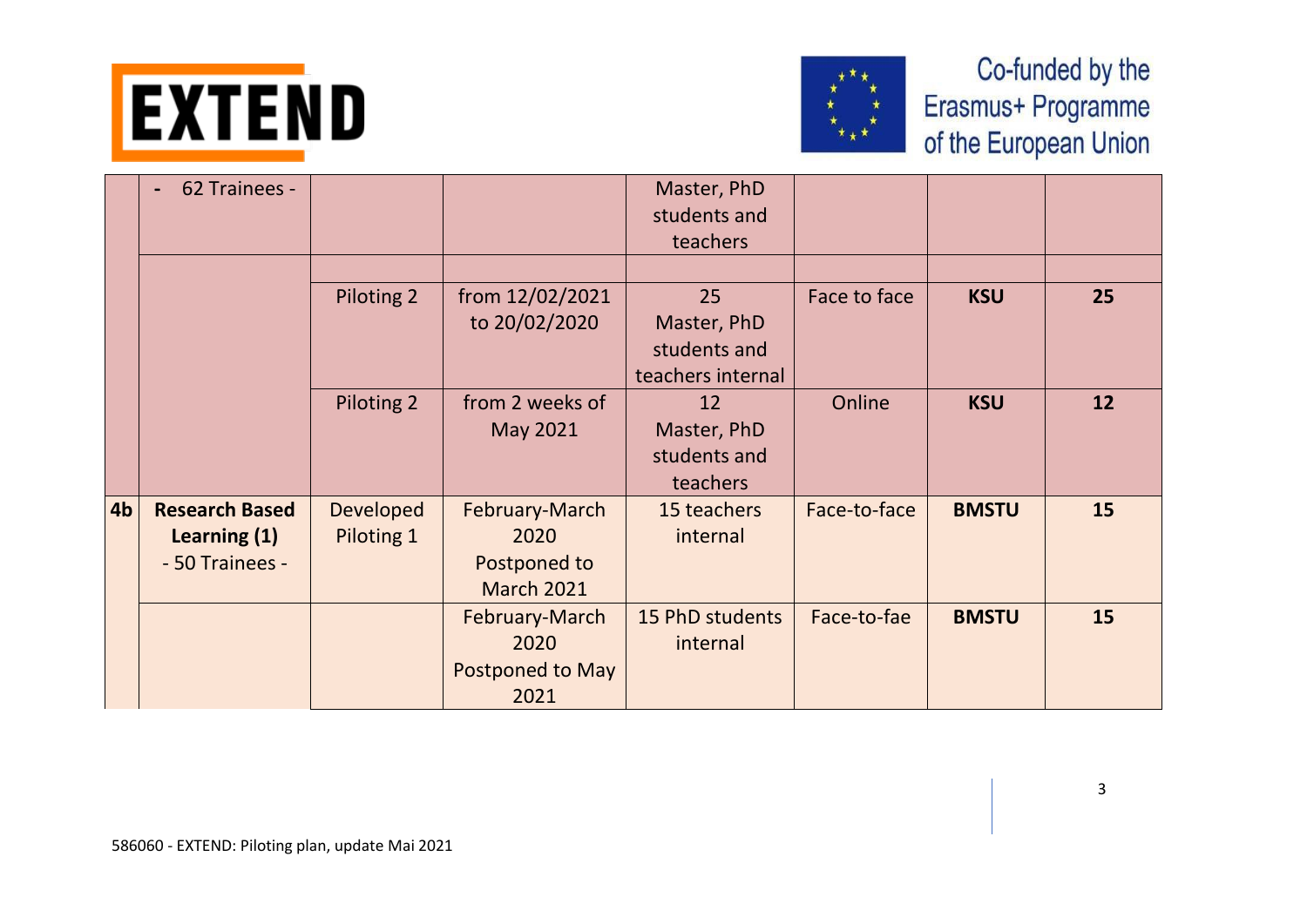



|                |                                                                 | <b>Piloting 2</b>                                                                            | <b>May 2021</b> | 20 PhD students<br>and teachers<br>external | Online                                           | <b>BMSTU</b> | 20  |
|----------------|-----------------------------------------------------------------|----------------------------------------------------------------------------------------------|-----------------|---------------------------------------------|--------------------------------------------------|--------------|-----|
| $5\phantom{a}$ | <b>Active Learning</b><br><b>Strategies</b><br>- 314 Trainees - | <b>Testing</b><br>educational<br>module<br>through<br>implementat<br>ion in other<br>courses | December 2019   | 224 students                                | <b>Blended</b><br>(offline+onli<br>ne)<br>online | <b>MGSU</b>  | 224 |
|                |                                                                 | <b>Testing</b><br>educational<br>module<br>through<br>implementat<br>ion in other<br>courses | April-May 2021  | 80 PhD students;<br>10 teachers             | Online                                           | <b>MGSU</b>  | 90  |
|                |                                                                 | Piloting 1                                                                                   | October2021     | 25 PhD students;<br>20 teachers             | Online                                           | <b>MGSU</b>  | 45  |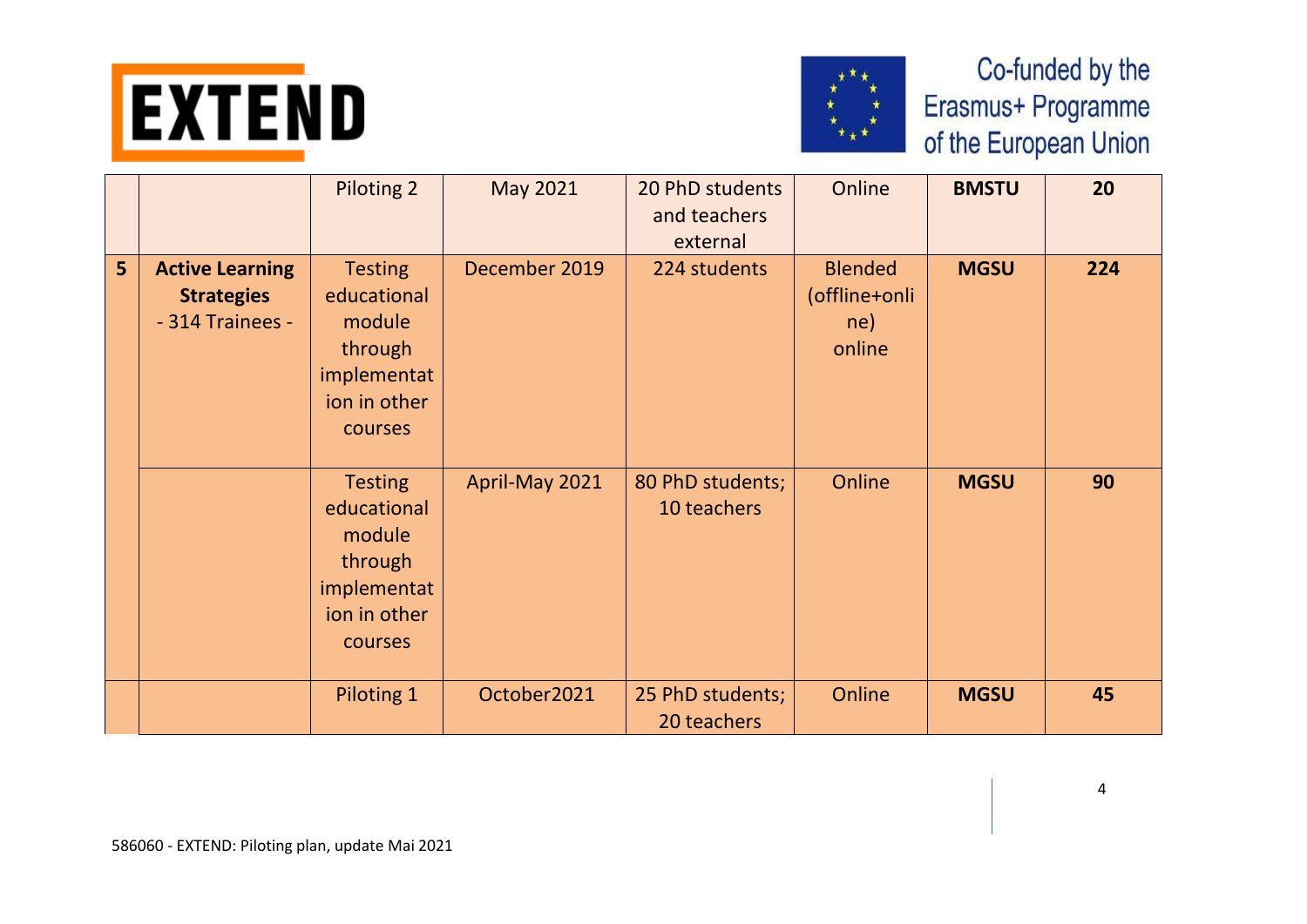



|                 |                                                                                  | <b>Piloting 2</b>                        | November 2021          | 30 PhD students;<br>35 teachers    | Online       | <b>MGSU</b> | 65 |
|-----------------|----------------------------------------------------------------------------------|------------------------------------------|------------------------|------------------------------------|--------------|-------------|----|
|                 |                                                                                  | Piloting 3                               | December 2021          | 12 PhD students;<br>10 teachers    | Online       | <b>MGSU</b> | 22 |
| $6\phantom{1}6$ | <b>Curriculum</b><br><b>Design and</b><br><b>Development</b><br>- 130 Trainees - | <b>Developed</b><br>Piloting 1           | 13-25 February<br>2020 | <b>30 Teachers</b><br>internal     | face-to-face | <b>MRSU</b> | 30 |
|                 |                                                                                  | Piloting 1                               | 13-25 February<br>2020 | 5 Teachers<br>external             | Online       | <b>MRSU</b> | 5  |
|                 |                                                                                  | <b>Piloting 2</b>                        | February-April<br>2021 | <b>16 Teachers</b><br>internal     | Face-to-face | <b>MRSU</b> | 16 |
|                 |                                                                                  | <b>Piloting 2</b>                        | February-April<br>2021 | 46 PhD students<br>internal        | Face-to-face | <b>MRSU</b> | 46 |
|                 |                                                                                  | <b>Piloting 2</b>                        | February-April<br>2021 | <b>15 Teachers</b><br>external     | Online       | <b>MRSU</b> | 15 |
|                 |                                                                                  | <b>Piloting 2</b>                        | February-April<br>2021 | <b>18 PhD students</b><br>external | Online       | <b>MRSU</b> | 18 |
| $\overline{7}$  | <b>Assessment</b><br>- 182 Trainees -                                            | Pre-piloting:<br><b>EXTEND</b><br>Center | 22 December<br>2019    | Teachers,<br>students,             | Face-to-face | <b>TNU</b>  | 18 |

5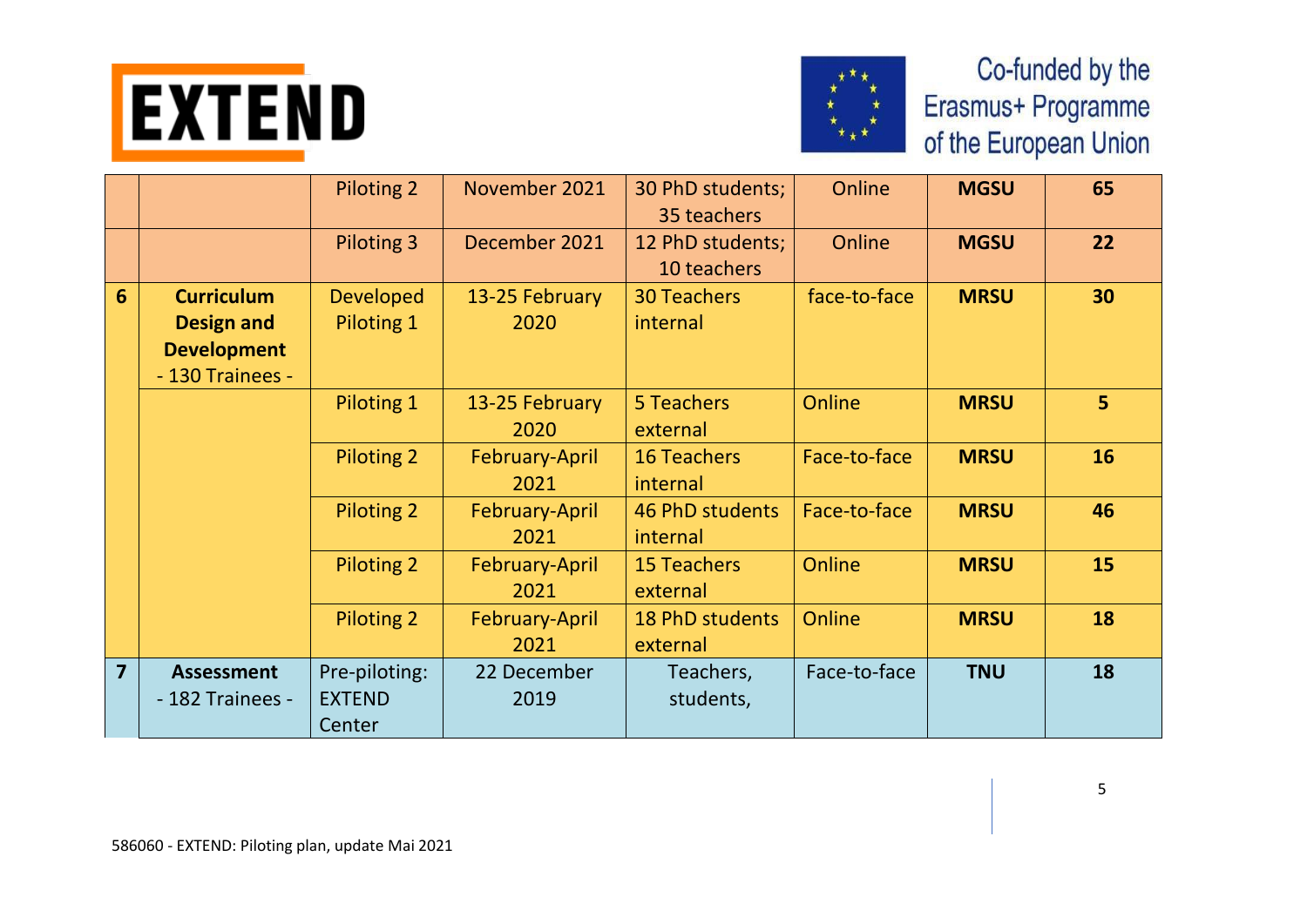



|  | Opening<br>ceremony |                                        | guests<br>(presentation)                                                                |                     |            |    |
|--|---------------------|----------------------------------------|-----------------------------------------------------------------------------------------|---------------------|------------|----|
|  | Piloting 1          | 21 January 2020                        | 15 Teachers,<br>PhD students +<br>with invitation<br><b>Master students</b>             | Face $-to-$<br>face | <b>TNU</b> | 15 |
|  | Piloting 1          | <b>23 January 2020</b>                 | 15 Teachers,<br>students + with<br>invitation<br><b>Master students</b><br>(self-study) | Face $-to-$<br>face | <b>TNU</b> | 15 |
|  | Piloting 1          | <b>28 January 2020</b><br>(self-study) | 15 Teachers,<br>PhD students                                                            | Face-to-<br>face    | <b>TNU</b> | 12 |
|  | Piloting 1          | 30 January 2020                        | 15 Teachers,<br>$PhD + with$<br>invitation<br><b>Master students</b>                    | Face-to-<br>face    | <b>TNU</b> | 10 |
|  | Piloting 1          | 4 February 2020                        | 15 Teachers,<br>PhD students +<br>with invitation                                       | Face $-to-$<br>face | <b>TNU</b> | 11 |

6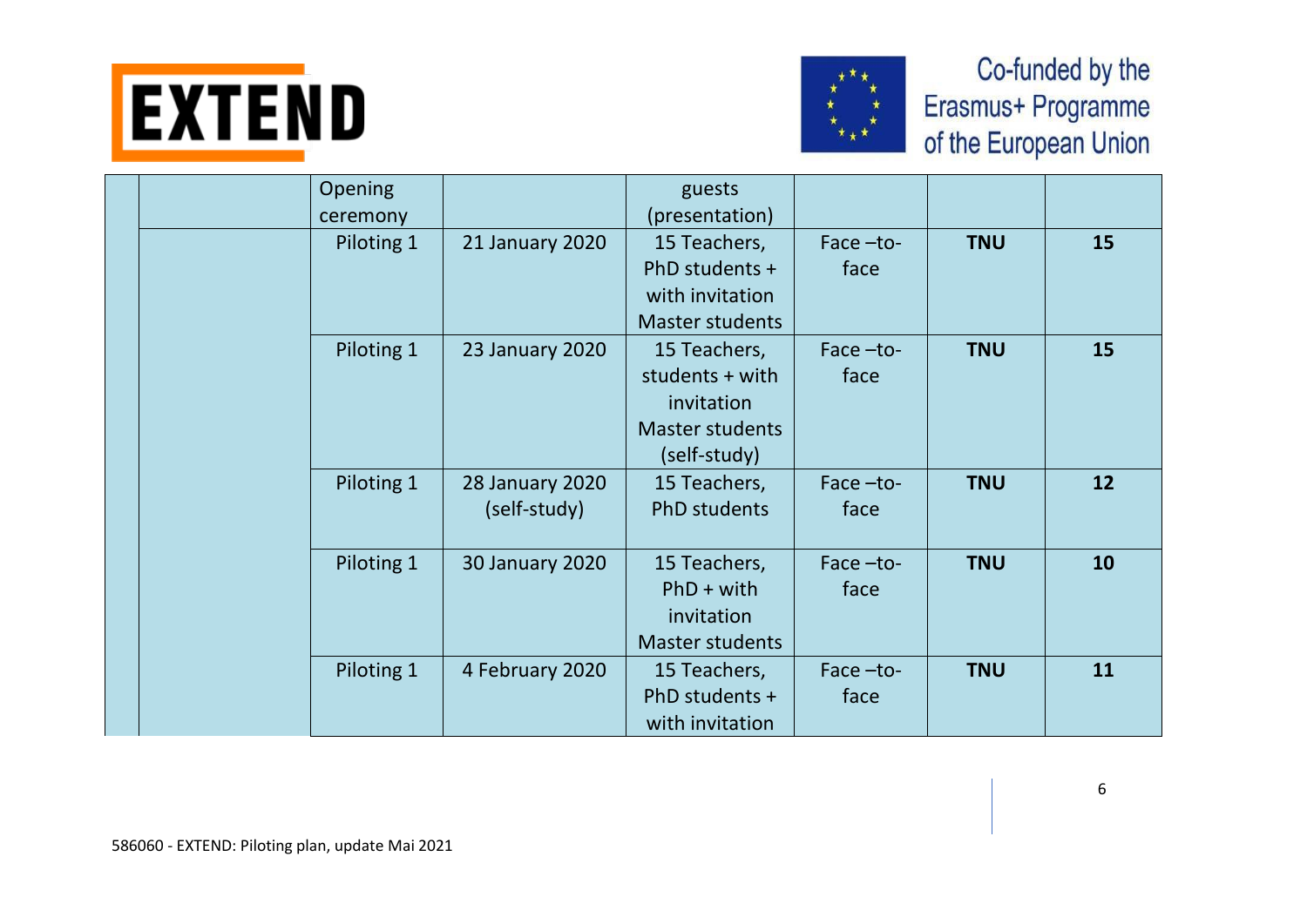



|  |            |                        | <b>Master students</b> |             |            |    |
|--|------------|------------------------|------------------------|-------------|------------|----|
|  |            |                        | (self-study)           |             |            |    |
|  | Piloting 1 | 14 February 2020       | 15 Teachers,           | Face-to-    | <b>TNU</b> | 15 |
|  |            |                        | PhD students +         | face        |            |    |
|  |            |                        | with invitation        |             |            |    |
|  |            |                        | <b>Master students</b> |             |            |    |
|  | Piloting 1 | 19 February 2020       | 15 Teachers,           | Face $-to-$ | <b>TNU</b> | 15 |
|  |            |                        | PhD students +         | face        |            |    |
|  |            |                        | with invitation        |             |            |    |
|  |            |                        | <b>Master students</b> |             |            |    |
|  | Piloting 1 | 20 February 2020       | 15 Teachers,           | Face $-to-$ | <b>TNU</b> | 11 |
|  |            |                        | PhD students +         | face        |            |    |
|  |            |                        | with invitation        |             |            |    |
|  |            |                        | <b>Master students</b> |             |            |    |
|  |            |                        | (self-study)           |             |            |    |
|  | Piloting 2 | <b>Spring Semester</b> | 15 teachers, PhD       | Face -to-   | <b>TNU</b> | 15 |
|  |            | May 12, 2021           | students               | face        |            |    |
|  | Piloting 2 | <b>Spring Semester</b> | 15 Bachelor and        | Face $-to-$ | <b>TNU</b> | 12 |
|  |            | May 15, 2021           | <b>Master students</b> | face        |            |    |
|  |            |                        |                        |             |            |    |